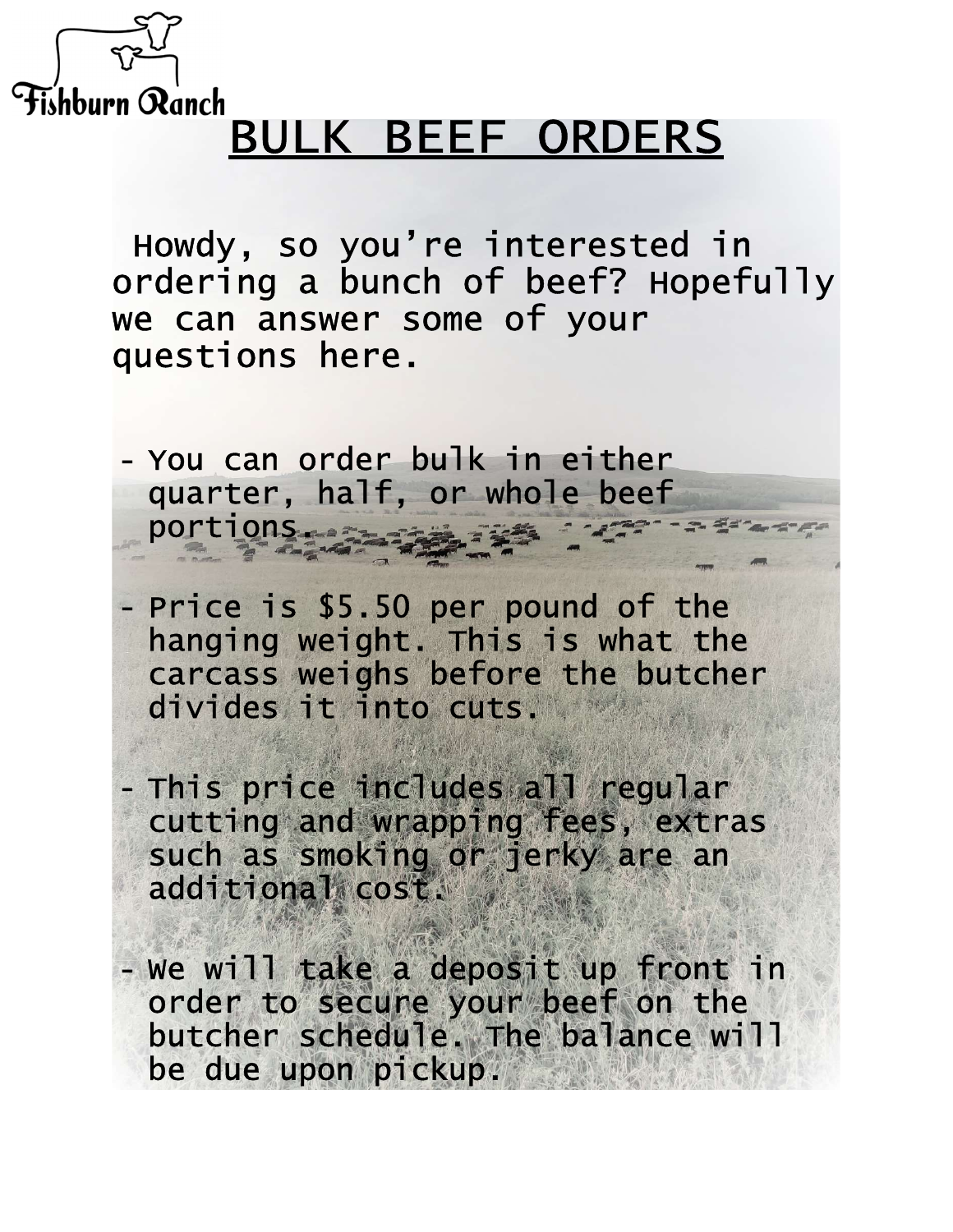

| <b>ORDER</b> | <b>PACKAGED</b>       | <b>DEPOSIT</b> | APPROXIMATE  |
|--------------|-----------------------|----------------|--------------|
| <b>SIZE</b>  | <b>MEAT</b>           |                | <b>TOTAL</b> |
| quarter      | $90 - 110$<br>pounds  | \$200          | \$965        |
| half         | $200 - 230$<br>pounds | \$400          | \$1925       |
| whole        | $410 - 450$<br>pounds | \$800          | \$3850       |

\*these numbers are approximate every animal is different.

- Beef comes frozen and wrapped in brown butcher paper.
- A quarter beef takes up 3-4 cubic feet in a freezer.
- Whole and Half orders are fully customize-able. The butcher will talk to you directly about the best way to cut your beef.
- Quarters will be cut to the Fishburn Standard cutting order. This allows a mix of cuts from...